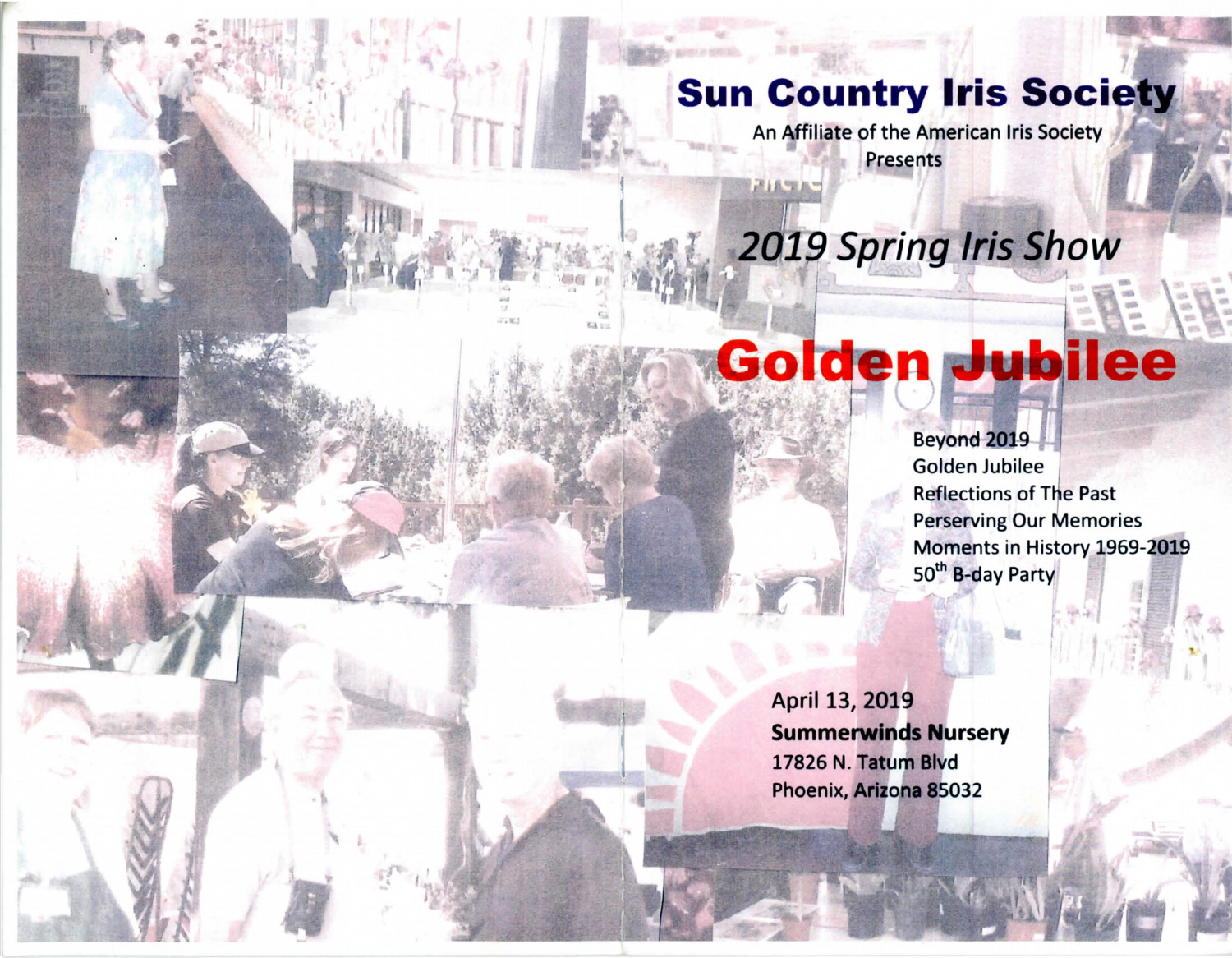#### SUN COUNTRY IRIS SOCIETY

#### An affiliate of the American Iris Society

## **Welcome**

Welcome to Sun Country Iris Society's 47th Spring Iris Show! This year's theme is "Golden Jubilee". Our horticulture, artistic divisions and collection entries will celebrate the past 50 years of growing many varieties and types of irises that thrive in our desert climate. We hope you will enjoy the quality of our iris blooms and the artistic interpretations of our flower arrangements.

This competition is open to the public. We appreciate Summerwinds Nursery for the use of their facility and for all their hospitality and support. We are pleased to present this show to the patrons of Summewinds Nursery and to the general public for their enjoyment.

Nancy Evans & Jenine Cook, 2019 Show Co-Chairpersons

To learn more about Sun Country Iris Society, you are welcome to visit one of our monthly meetings. Our meetings are held the first Tuesday of the month, 7:00 p.m. at

> The Valley Garden Center 1809 North 15th Avenue Phoenix, AZ 85007

For more information please visit our website: www.suncountryiris.org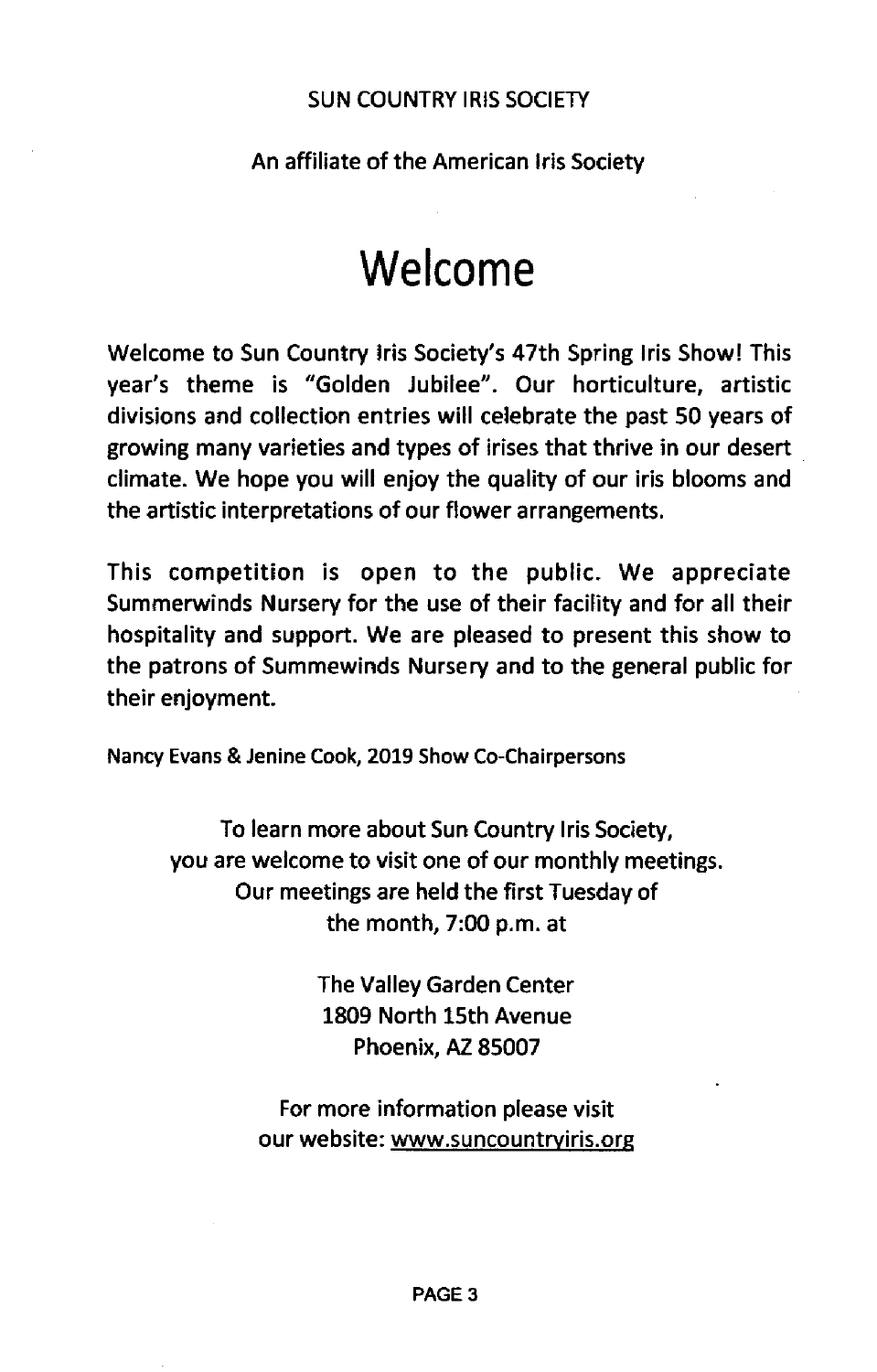#### SUN COUNTRY IRIS SOCIETY

An affiliate of the American Iris Society

Presents Our 47th Annual Spring Iris Show

Golden Jubilee

Summerwinds Nursery 17826 W. N. Tatum Blvd. Phoenix, AZ 85032

April 13, 2019 Free Exhibit to the Public

Saturday, 11:00 a.m. to 2:00 p.m.

This is an American Iris Society sanctioned show, conducted according to AIS rules and regulations, and judged according to AIS rules. The show committee will endeavor to protect all exhibits but cannot be responsible for the loss or damage to the exhibitor's property.

#### INDEX

| Commercial Display Division  Page 11 |  |
|--------------------------------------|--|
|                                      |  |
|                                      |  |
| Premium Award Contributors  Page 14  |  |
|                                      |  |
|                                      |  |

SHOW COMMITTEE Co-Chairpersons: Nancy Evans, Jenine Cook. Show Schedule: Nancy Evans, Jenine Cook, Kyria Peavey. Cover art: Nancy Evans. Secretary/AIS Awards: Christine Smith, Nancy Evans. SCIS Awards: Christine Smith, Nancy Evans. Staging/Set-up/Properties: Bob Buchwald, Michael Krause. Classification: Show Committee . Entry and Placement: Brittney Szemerei, Mary Platner Judge's Chair: Ardi Kary Clerks: Ardi Kary Hospitality: Kyria Peavy Publicity: Darol Jurn, Brittney Szemerei, Gary Miller. Artistic Concepts: Nancy Evans, Jenine Cook, Ardi Kary, Christine Smith. Potted Iris Sales: Fred Jaeggi Photographer: AU SCIS Members Website: Darol Jurn Clean-up: AU SCIS Members

> The Sun Country Iris Society Show Awards Presentation Will be June 4, 2019 at 7:00 p.m. At the Valley Garden Center 1809 North 15th Avenue Phoenix, AZ 85007

SUN COUNTRY OFFICERS - 2019 President: Jenine Cook

Vice President: Gary Miller Secretary: Susan Lyons Treasurer: Nancy Evans Director: Kyri Peavy Director: Ardi Kary Director: Brittany Szemerei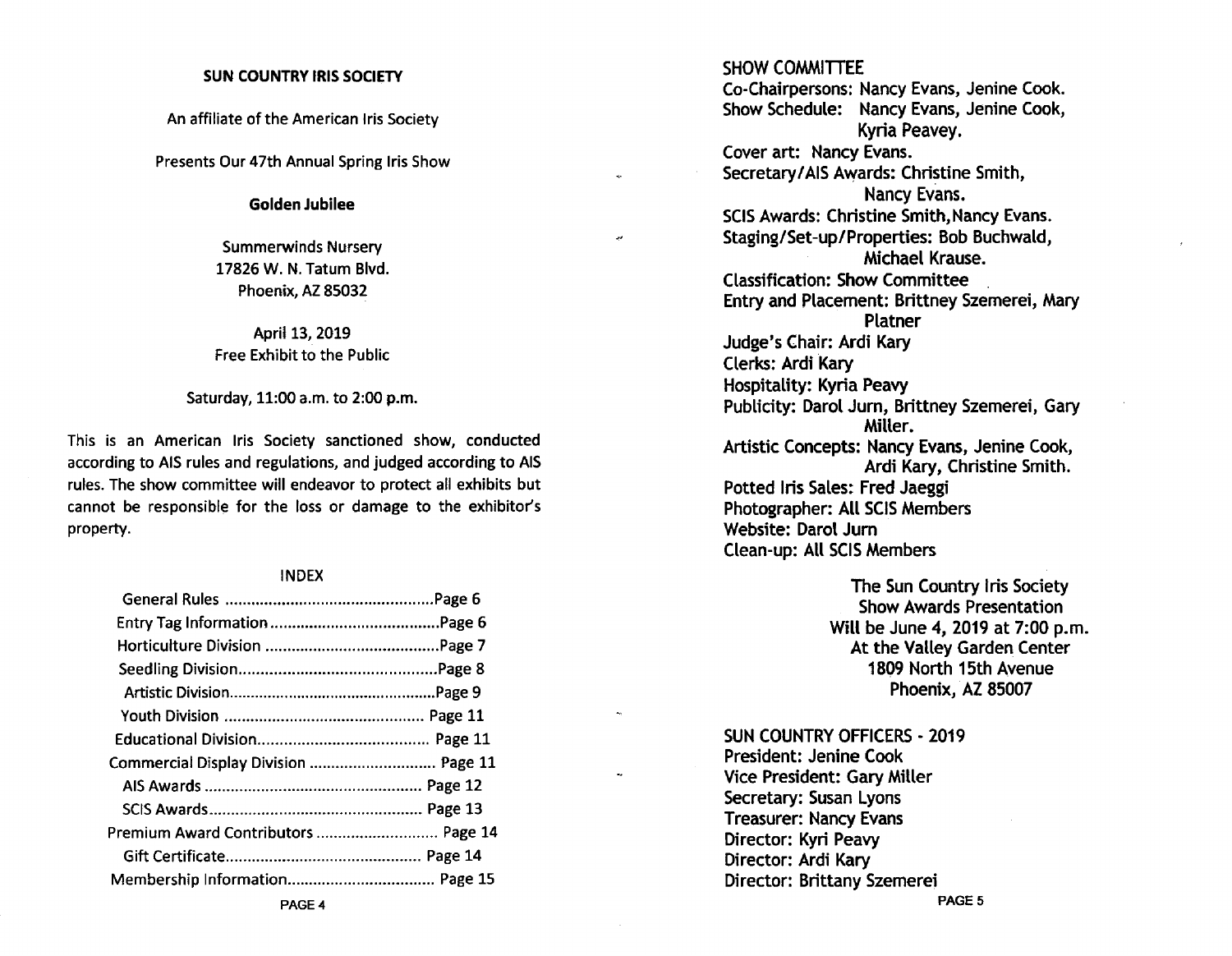#### GENERAL SHOW RULES

General Rules apply to all divisions. For specific information pertaining to your entry, see Special Rules for that Division.

- 1. Exhibition privileges are open to all persons without charge.
- 2. Entries accepted 7:15 a.m. to 8:45 a.m., April 13. LATE ENTRIES ACCEPTED FOR DISPLAY ONLY.
- 3. Entries must be clearly, correctly, and completely identified and entered in the proper division, section and group/class; to be judged.
	- 4. No judge or designated apprentice judge may judge in a section where the judge or a member of the judge's family has an entry.
	- 5. Judging will begin at 9:00 a.m., April 13. Only judges, designated apprentices, show chairpersons, and clerks are permitted in the exhibition area during judging.
	- 6. Judging will be done in accordance to AIS rules. Any award, either AIS or SCIS, may be withheld at the judges' discretion if no worthy specimen is available. Decisions of the judges are final.
	- 7. Official AIS rules and regulations cannot be violated.
	- 8. Exhibits and ribbons must remain on display until 2:00 p.m., April 13. All entries must be removed by 2:30 p.m. on that date.

AIS Entry Tags, Exhibitor Numbers and Forms will be available at the April 2nd Sun Country Iris Society general meeting and at the show location from 7: 15 a.m. to 8:45 a. m. on April 13.  $\blacksquare$ 

Please print in blue or black ink only. Complete both portions of each tag, following the Show Schedule outline.

Group refers to horticultural entries.

Class refers to artistic entries.

Variety refers to the name of the iris or the title of an artistic entry.

Entry No. is the Exhibitor Number assigned by Show Secretary. PAGE 6

#### DIVISION I - HORTICULTURE

While the Scale of Points varies for each section, all sections are scored 75 points for cultural perfection (flower and stalk) and 25 points for condition and grooming.

#### SPECIAL RULES

- 1. Entries must have been grown and entered in person by the exhibitor.
- 2. Entries placed on the show bench will be judged as groomed by the exhibitor.
- 3. Exhibitors may enter only one stalk of any particular variety, but may enter as many varieties as desired. (Collections are excepted; see Section G.)
- 4. Display containers will be furnished by the Show Committee.
- 5. Single specimen entries will be placed in alphabetical order of variety name within sections/groups. Each variety (cultivar) is a separate class for judging.
- 6. Faded stalks may be groomed or removed by the Show Committee or the exhibitor anytime after the judging is completed.

Section A - TALL BEARDED

Section B - ARIL AND ARILBRED

- Group 1 Aril
- Group 2 Arilbred
- Group 3 . Aril·med

Section C - MEDIAN AND DWARF

Group 1 . Border Bearded

- Group 2 . Miniature Tall Bearded
- Group 3 Intermediate Bearded
- Group 4 . Standard Dwarf Bearded
- Group 5 Miniature Dwarf Bearded

Section D - BEARDLESS

 $\sigma_{\rm S}$ 

Group 1 - Spuria Group 2 - Louisiana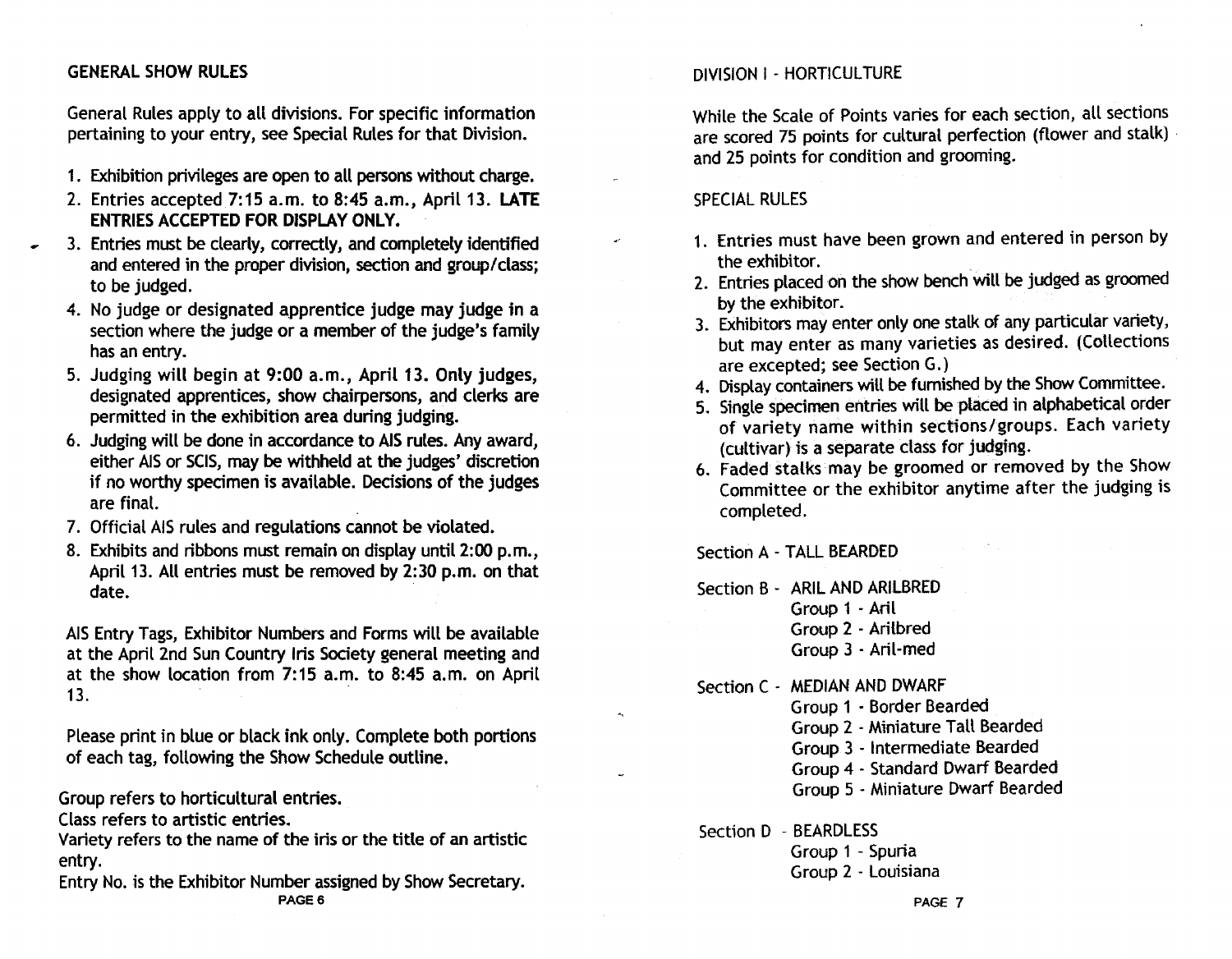Section E - HISTORIC IRISES (introduced prior to 1990)

Section F<sup>\*</sup> - MISCELLANEOUS: Any iris not listed above.

Section G - COLLECTIONS: Three (3) stalks. Exhibitors may enter more than one collection in each group, but each collection must be a different type; for example; Tall Bearded, Spuria, Louisiana.

> Group 1 - Same type, same variety Group 2 . Same type, 3 different varieties

Section H - SINGLE BLOOM (Single blossom classes may not have award ribbons counted for Silver and Bronze Medal/ Certificates and are not eligible for the "Best Specimen of Show" Award.)

\*Sections or groups for bulbous irises and collections are eligible to receive award ribbons, special section awards and section rosettes. Award ribbons are included in the tally for Silver and Bronze Medal/Certificates although these entries are not eligible for the "Best Specimen of Show" Award.

Section certificates are available for award to the winner of the most blue ribbons in each section of a show that has competition in more than one type of irises provided there are at least three exhjbitors and at least five varieties (cultivars). Groups of various types of irises may be combined in order to quatify. For example, all beardless in an Apagon section, all medians in one section, etc. No awards for a tie of one ribbon.

DIVISION II - SEEDLINGS

Any type of iris not introduced into commerce. Must be entered

under seedling number or registered name and must be made in the name of the originator (hybridizer). To indicate type of seedling on the entry tag, use Section/Group as outlined in Division I.

#### DlVISION·1I1 - ARTISTIC DESIGN

#### SPECIAL RULES

 $\mathcal{L}$ 

I

I

- 1. Arrangements must be the work of the exhibitor, but the plant material need not have been grown by the exhibitor.
- 2. Exhibitors are limited to one entry in each class.
- 3. Iris must be used in all arrangements and must be the predominating feature. Iris of any type may be used, unless specified. Though not required, jris used may be identified on a separate card.
- 4. Dried or treated natural plant material is acceptable, but fresh material must predominate. No painted fresh material or artificiat plant material is permitted.
- 5. Interpretive accessories may be used, but must be subordinate. Use is required only if specified.
- 6. Containers should be marked on the underside with owner's name and address.
- 7. Exhibitors are responsible for maintaining arrangements in fresh, groomed condition after judging is completed and for removing exhibits promptly at the dose of the show.
- 8. The use of any part(s) of plants on the state conservation list, plants that are illegal in the State of Arizona, and plants that are poisonous is strictly prohibited. When in doubt, leave it out.

The show committee will endeavor to protect all exhibits but cannot be responsible for the loss or damage to the exhibitor's property.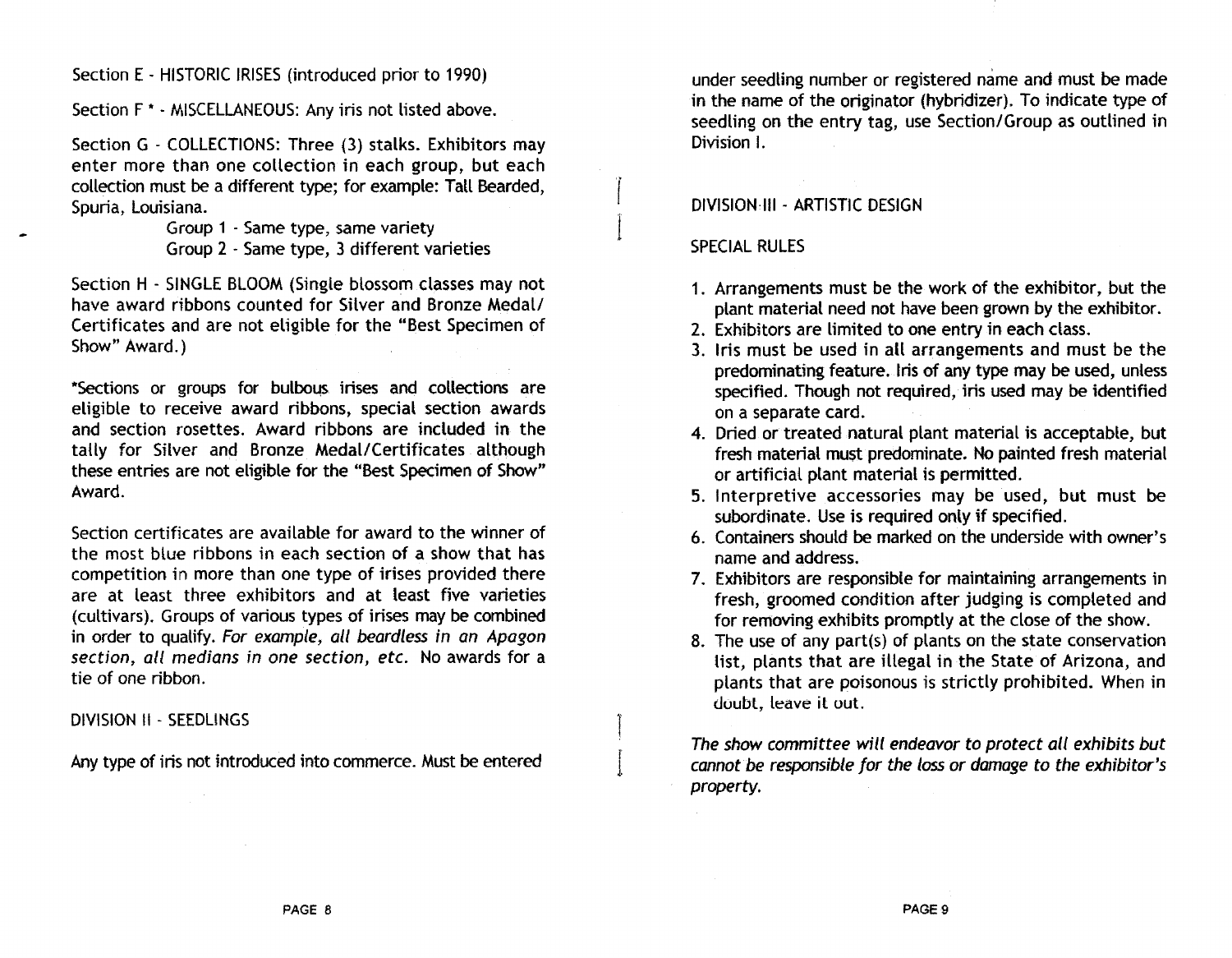#### THEME: Golden Jubilee

Iris bloom season is always a time for celebration and this year is particularly special as we celebrate 50 years of the Sun Country Iris Society. Our artistic division features an array of designs interpreting this "Golden Jubilee".

Much has occurred over the last fifty years and in this show we reminisce with iris.

## Section A - Open to All<br>Class 1 Bevo

- Beyond 2019. Where will the next 50 years take us? The top of these arragements will be at least 30" above the display table.
- Class 2 Golden Jubilee. These arrangements will use yellow as an interpretive display of this Golden anniversary.
- Class 3  $\text{Reflections}$  of the Past. These  $\text{arrangements}$  should include water. arrangements should include mirrors, or photographs to express time gone by.
- Class 4 Preserving Our Memories. These arrangements use a canning jar, used to make preserves, as the container.
- Class 5 Moments in History 1969-2019. These arrangements are a free interpretation using iris to commemorate a favorite historic event from the last 50 years.
- Section B Sun Country Iris Society members only. For novices (no first place ribbons won in previous shows).

Class 1 Cotillion make your first blue ribbon appearnace with this arrangement that uses a single iris stalk as the predominant feature with fresh foliage. Interpretive accessories may be used.

#### DIVISION IV - YOUTH ENTRIES

ALL GENERAL AND SPECIAL RULES APPLY. Youth is defined as 18 years of age or younger.

Section A - HORTICULTURE

Class 1 - TALL BEARDED

Class 2 - ANY OTHER IRIS

Section B - ARTISTIC DESIGN

#### Class 1 - 50<sup>th</sup> B-day Party - An arrangement with iris that reflects a birthday party.

#### DIVISION V - EDUCATION

All exhibits must be related to irises, iris culture or hybridizing. Horticultural materials, if used, need not have been grown by the exhibitor.

The AIS Bronze Medal Certificate may be awarded to the exhibitor of an educational exhibit found to be of outstanding merit by the judges of the show.

#### DIVISION VI - COMMERCIAL DISPLAYS

Commercial displays are welcome. Due to limitations, only one table per commercial exhibitor can be provided. Sun Country Iris Society Show Committee will determine if an exhibitor is to be given commercial status. Displays are not judged, however, commercial displays will be recognized by an AIS Bronze Medal Certificate.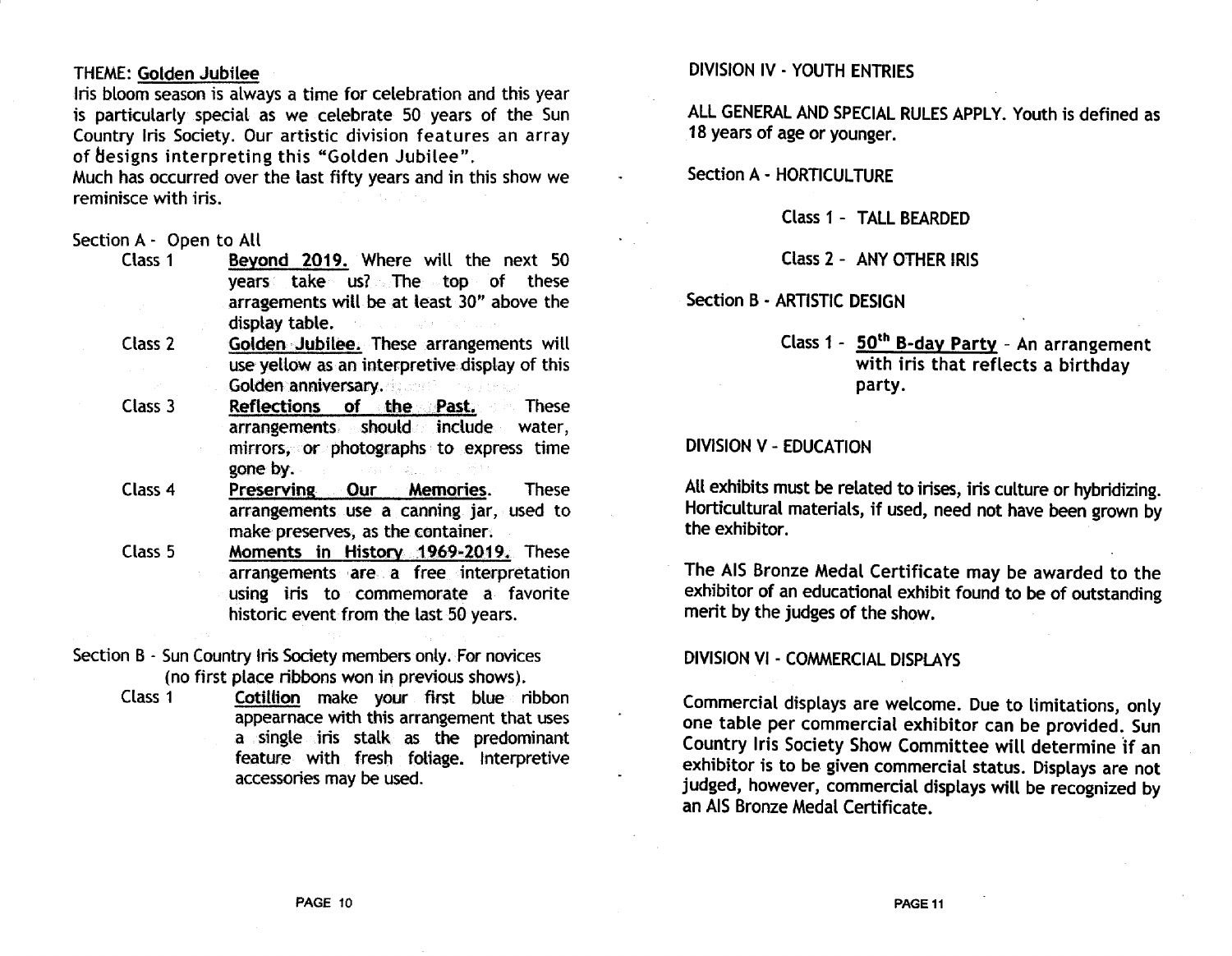#### AMERICAN IRIS SOCIETY EXHIBITION AWARDS

AIS RIBBONS for first, second, third place, and honorable mention will be awarded in each cultivar/class as merited.

AIS ROSETTES and certificates here available will be awarded for:

Horticulture Division: <sup>f</sup>

 $\checkmark$ Best Specimen in each Section (Rosette) Section Sweepstakes (Certificate) Best Specimen of Show (Rosette & Certificate) Sweepstakes (Rosette, Certificate & Medal) Sweepstakes Runner-Up (Certificate & Medal)

Seedling Division:

Best Seedling of Show (Rosette & Exhibition Cert.)

Artistic Division:

Best Design of Show (Rosette & Certificate) Artistic Sweepstakes (Rosette & Certificate)

Youth Division:

 $\mathbf 2$ 

Best Specimen of Show (Rosette & Certificate) Horticultural Sweepstakes (Rosette, Cert. & Medal Horticultural Sweepstateks Runner-Up (Cert. 8: Medal) Best Design of Show (Rosette & Certificate) Artistic Sweepstakes

The AIS SILVER MEDAL and certificate will be awarded to the winner of the most first place ribbons in the Horticulture and Youth Divisions.

The AIS BRONZE MEDAL and certificate will be awarded to the winner of the second most first place ribbons in the Horticulture and Youth Divisions.

AIS SE<br>
most 1<br>
will B<br>
provid A1S SECTION CERTIFICATES will be awarded to the winner of the most first place ribbons in each Horticulture Section, and\_Rosettes ... will be awarded to the best specifmen in each culture section, provided there are three exhibitors and five varieties (cultivars).

AIS EXHIBITION CERTIFICATE is automatically awarded by the panel of judges for the Best Seedling of Show. An EC will also be awarded to any seedling receiving five or more votes from accredited AIS judges attending the show.

In the event of a tie for Sweepstakes for either Medal or Section Certificates; second place, then third place, then honorable mention ribbons will be counted. Rosettes are not considered in the case of a tie .

#### SUN COUNTRY IRIS SOCIETY AWARDS

Sun Country Iris Society will present AWARDS to exhibitors for: Horticulture Division:

> Best Tall Bearded Best Aril/Arilbred Best Median/Dwarf Best Spuria - In Memory of Betty Wickenkamp Best Louisiana Best Siberian Best Bulbous Best Miscellaneous Best Collection Best Specimen of Show Sweepstakes Sweepstakes Runner-up

Perpetual Plaques (Specialty Awards)

Best Bicolor Tall Bearded - Donated by Ardi Kary Best Black Tall Bearded - In Memory of Gloria Beatty Best Plicata Tall Bearded - Donated by Joyce Poling Best Red Tall Bearded - Donated by Jack Weber Best Single Bloom Tall Bearded -

Donated by Hall Bradshaw Best Space Age Tall Bearded - Donated by Avery Poling Best White Tall Bearded - Donated by Patrick Orr Best Louisiana - Donated by Bill Maynard Best Spuria - Donated by Jeannie Comeaux \* Best Yellow -In celebration of our Golden Jubilee \*New Specialty Award PAGE 13